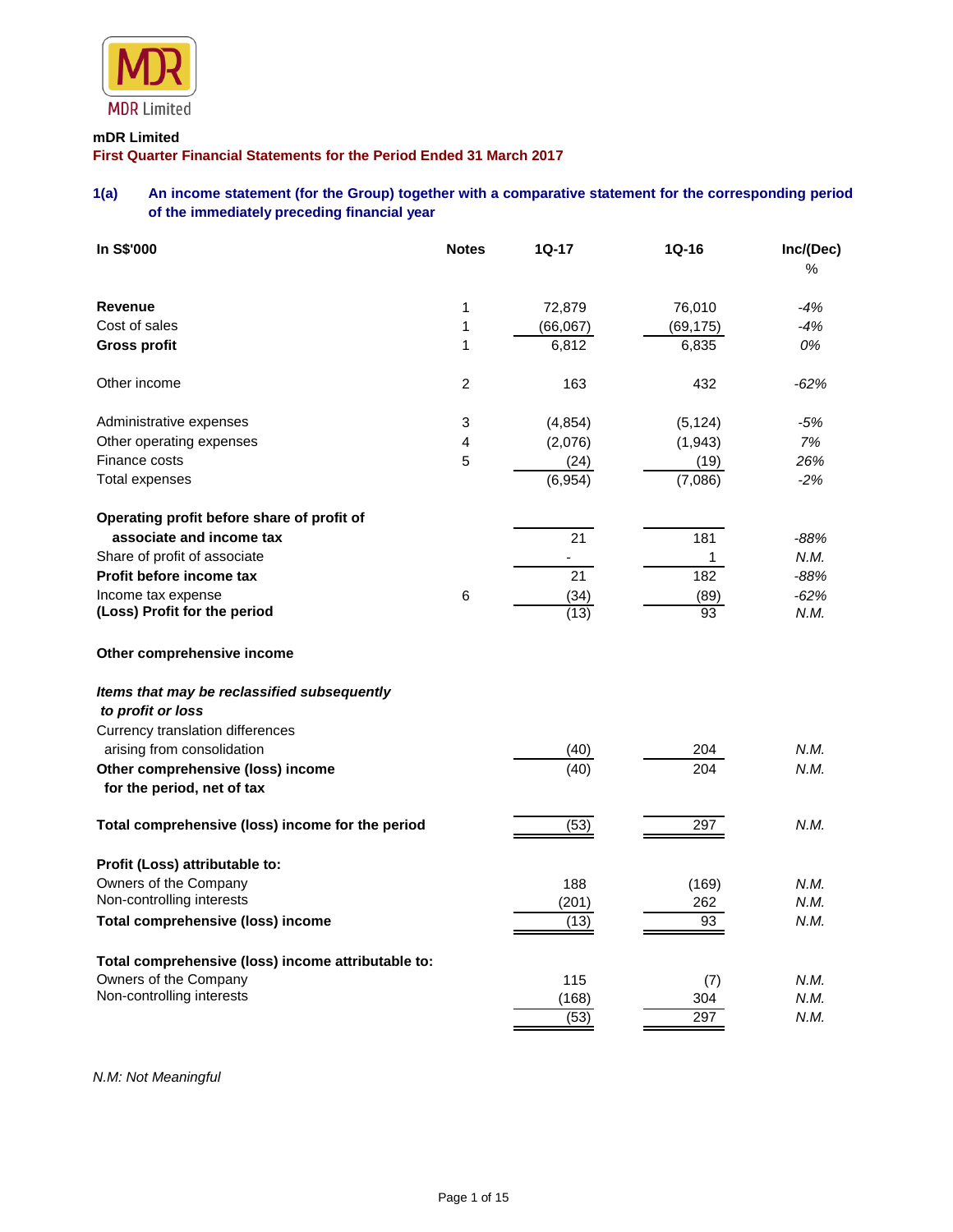# **1(a)(i) Breakdown and explanatory notes to the income statement**

#### **Note 1** Revenue, Cost of Sales and Gross Profit

The Group operates in three business segments – After Market Services (AMS), Distribution Management Solutions (DMS) and Digital Inkjet Printing for Out-Of-Home Advertising Solutions (DPAS).

The breakdown of revenue and cost of goods sold and spare parts are as follows:

| In S\$'000                                | $1Q-17$   | $1Q-16$   |
|-------------------------------------------|-----------|-----------|
| Revenue                                   |           |           |
| AMS                                       | 7,932     | 7,488     |
| <b>DMS</b>                                | 63,287    | 66,798    |
| <b>DPAS</b>                               | 1,660     | 1,724     |
|                                           | 72,879    | 76,010    |
| <b>Cost of Goods Sold and Spare Parts</b> |           |           |
| AMS                                       | (6, 257)  | (5,916)   |
| <b>DMS</b>                                | (58, 590) | (62, 015) |
| <b>DPAS</b>                               | (1,220)   | (1, 244)  |
|                                           | (66,067)  | (69,175)  |
| <b>Gross Profit</b>                       |           |           |
| AMS                                       | 1,675     | 1,572     |
| <b>DMS</b>                                | 4,697     | 4,783     |
| <b>DPAS</b>                               | 440       | 480       |
|                                           | 6,812     | 6,835     |
| GP%                                       |           |           |
| AMS                                       | 21%       | 21%       |
| <b>DMS</b>                                | 7%        | 7%        |
| <b>DPAS</b>                               | 27%       | 28%       |
|                                           | 9%        | 9%        |
|                                           |           |           |

# **Note 2** Other income consists of the following:

| In S\$'000      | $1Q-17$ | $1Q-16$ |
|-----------------|---------|---------|
| Interest income | 32      | 46      |
| Rental income   | ٠       | 6       |
| Wage credit     | 121     | 314     |
| <b>Others</b>   | 10      | 66      |
|                 | 163     | 432     |

## **Note 3** Administrative expenses

The administrative expenses comprise mainly staff cost.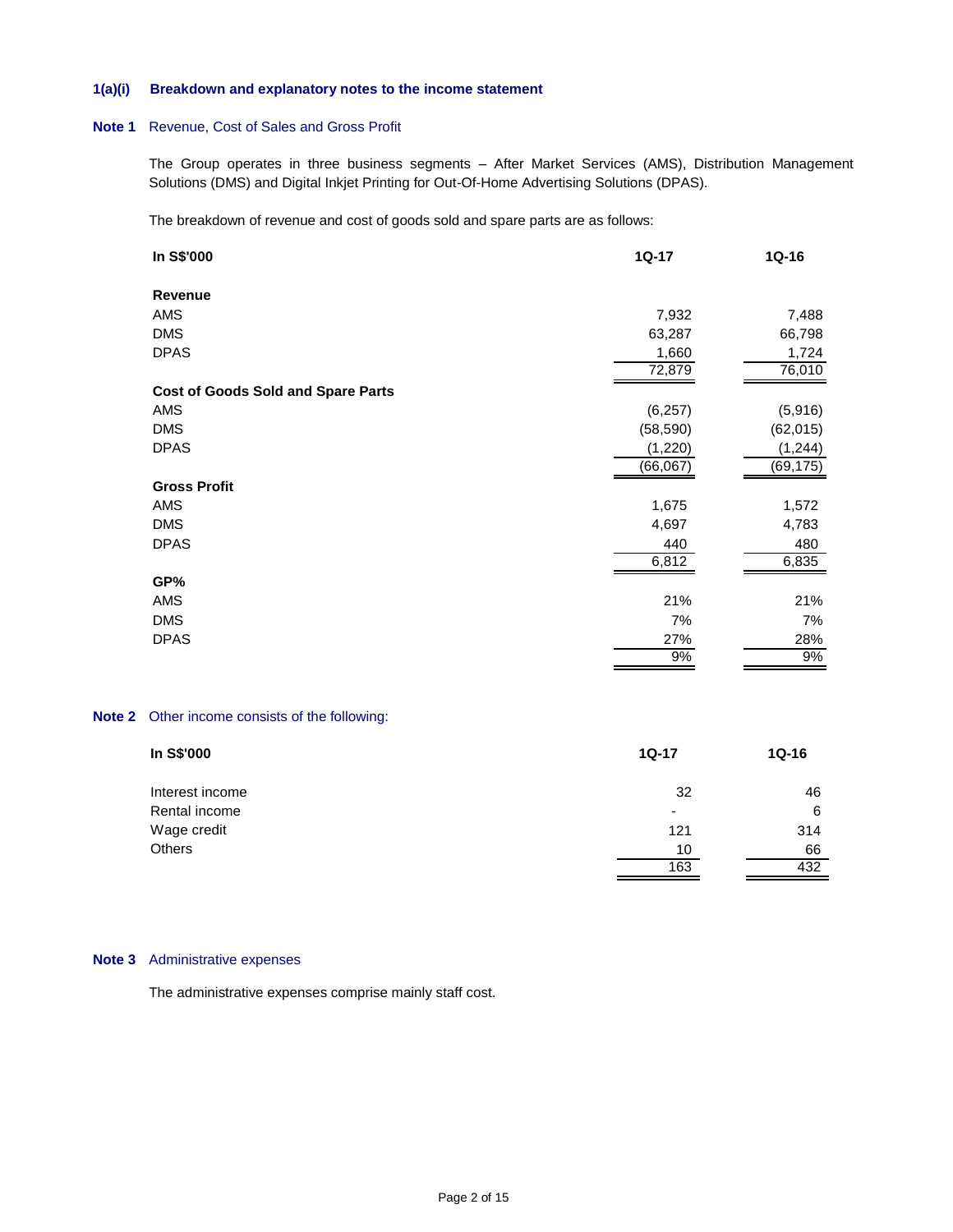| In S\$'000                            | 1Q-17 | $1Q-16$ |
|---------------------------------------|-------|---------|
| <b>Staff Cost</b>                     |       |         |
| <b>AMS</b>                            | 1,207 | 1,313   |
| <b>DMS</b>                            | 2,065 | 2,136   |
| <b>DPAS</b>                           | 244   | 224     |
| Management and HQ support staff costs |       |         |
| (including Directors' fees)           | 539   | 529     |
|                                       | 4,055 | 4,202   |

AMS recorded an 18% decline in repair volume in 1Q-17 compared to 1Q-16; as such AMS staff costs had decreased accordingly, due to lower headcount required to support the operations.

## **Note 4** Other operating expenses consist of the following:

| In S\$'000                                     | $1Q-17$ | $1Q-16$ |
|------------------------------------------------|---------|---------|
| Rental expenses                                | 1.274   | 1,315   |
| Depreciation expenses                          | 201     | 387     |
| Plant and equipment written off                | 56      | 57      |
| (Gain) Loss on disposal of plant and equipment | (67)    | 4       |
| Allowance for doubtful trade receivables       | 81      |         |
| Allowance for inventories                      | 102     | 126     |
| Provision for closure costs                    | 198     |         |
| Foreign currency exchange loss                 | 231     | 54      |
|                                                | 2.076   | 1.943   |

Lower allowance for inventories in 1Q-17 was due to a lower general stock provision made against its handset inventory.

Provision for closure costs relates to the estimated costs to be incurred in relation to closure of the Myanmar business operations.

# **Note 5** Finance costs

Finance costs comprise interests on finance leases.

## **Note 6** Income tax expenses

The tax expense provision is calculated for profitable subsidiaries.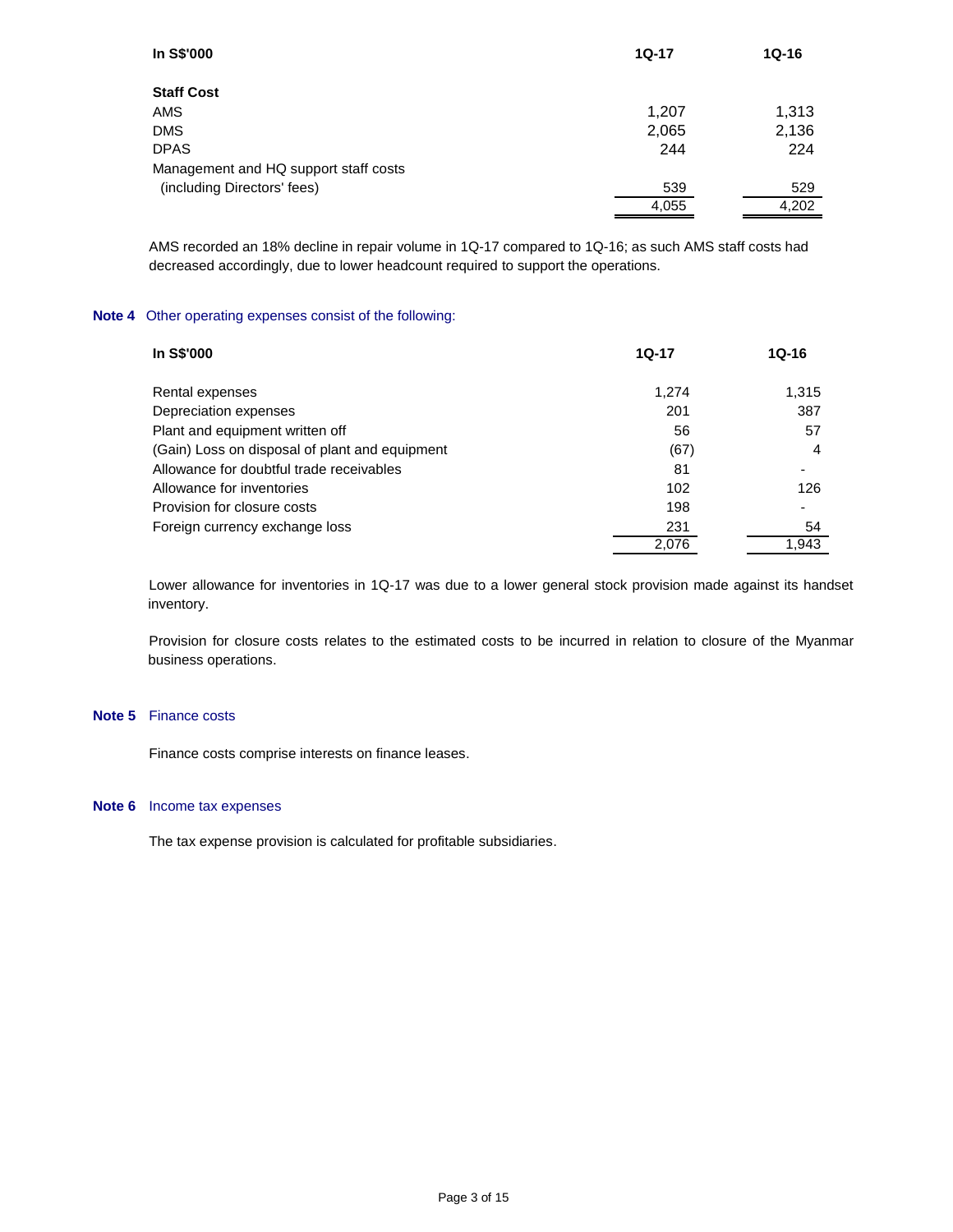**1(b)(i) Statement of financial position (for the issuer and Group), together with a comparative statement as at the end of the immediately preceding financial year**

|                                                    |                | Group     |           | Company   |           |
|----------------------------------------------------|----------------|-----------|-----------|-----------|-----------|
| In S\$'000                                         | <b>Notes</b>   | 31-Mar-17 | 31-Dec-16 | 31-Mar-17 | 31-Dec-16 |
| <b>ASSETS</b>                                      |                |           |           |           |           |
| <b>Current assets</b>                              |                |           |           |           |           |
| Cash and bank balances                             |                | 36,039    | 30,817    | 20,475    | 22,090    |
| Trade receivables                                  | 1              | 14,791    | 20,867    | 2,870     | 3,554     |
| Other receivables and prepayments                  | 2              | 4,606     | 5,401     | 15,432    | 14,119    |
| Inventories                                        | 3              | 18,431    | 20,232    | 1,662     | 2,092     |
| Assets classified as held for sale                 | 4              | 181       |           |           |           |
| <b>Total current assets</b>                        |                | 74,048    | 77,317    | 40,439    | 41,855    |
| <b>Non-current assets</b>                          |                |           |           |           |           |
| Investment in subsidiaries                         |                |           |           | 20,835    | 20,835    |
| Investment in an associate                         |                | 13        | 14        |           |           |
| Plant and equipment                                |                | 9,779     | 4,271     | 366       | 391       |
| Goodwill                                           |                | 2,798     | 2,798     |           |           |
| Other receivables and prepayment                   | $\overline{2}$ |           | 839       |           |           |
| <b>Total non-current assets</b>                    |                | 12,590    | 7,922     | 21,201    | 21,226    |
| <b>Total assets</b>                                |                | 86,638    | 85,239    | 61,640    | 63,081    |
| <b>Current liabilities</b>                         |                |           |           |           |           |
| <b>Bank loans</b>                                  |                | 398       |           |           |           |
| Trade payables                                     | 5              | 9,367     | 13,572    | 1,923     | 2,888     |
| Other payables                                     | 6              | 7,508     | 7,341     | 976       | 947       |
| Current portion of finance leases                  |                | 545       | 570       | 85        | 83        |
| Income tax payable                                 |                | 28        | 7         |           |           |
| <b>Total current liabilities</b>                   |                | 17,846    | 21,490    | 2,984     | 3,918     |
| <b>Non-current liabilities</b>                     |                |           |           |           |           |
| <b>Bank loans</b>                                  |                | 5,242     |           |           |           |
| Finance leases                                     |                | 847       | 991       | 28        | 50        |
| Deferred tax liabilities                           |                | 116       | 118       |           |           |
| <b>Total non-current liabilities</b>               |                | 6,205     | 1,109     | 28        | 50        |
| Capital, reserves and<br>non-controlling interests |                |           |           |           |           |
| Share capital                                      |                | 153,652   | 153,652   | 153,652   | 153,652   |
| Capital reserve                                    |                | (859)     | (859)     | 22        | 22        |
| Share options reserve                              |                | 290       | 311       | 290       | 311       |
| Foreign currency translation reserve               |                | (898)     | (825)     |           |           |
| <b>Accumulated losses</b>                          |                | (87, 724) | (87, 933) | (95, 336) | (94, 872) |
| Equity attributable to owners of the               |                |           |           |           |           |
| Company                                            |                | 64,461    | 64,346    | 58,628    | 59,113    |
| Non-controlling interests                          |                | (1, 874)  | (1,706)   |           |           |
| <b>Total equity</b>                                |                | 62,587    | 62,640    | 58,628    | 59,113    |
| <b>Total liabilities and equity</b>                |                | 86,638    | 85,239    | 61,640    | 63,081    |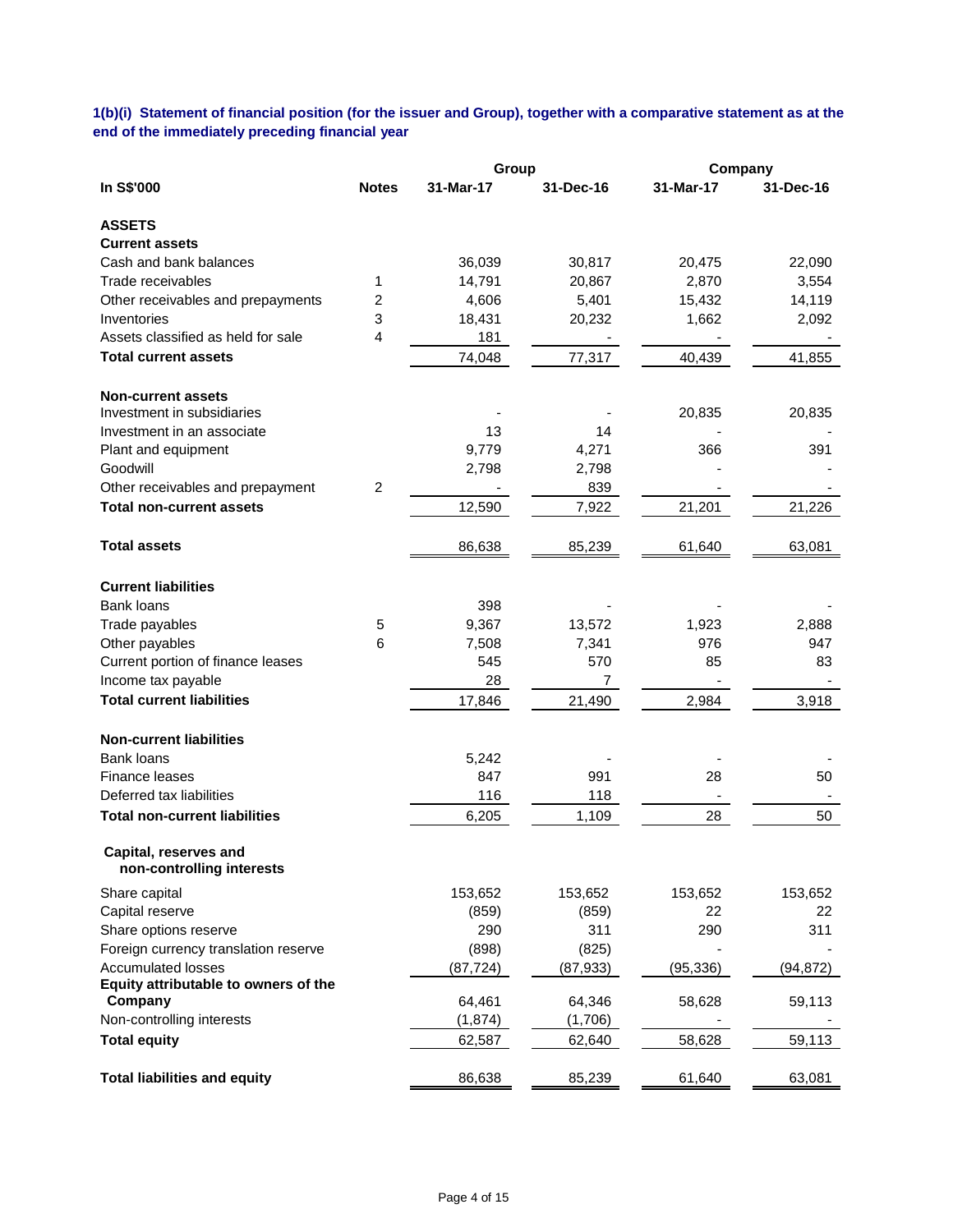### **Notes**

# **1 Trade receivables**

The Group's trade receivables turnover as at 31 March 2017 is 22 days (31 December 2016: 22 days).

### **2 Other receivables and prepayments**

The Group's other receivables and prepayments mainly consist of the following:

| <b>S\$'000</b>                                      | 31-Mar-17 | 31-Dec-16 |
|-----------------------------------------------------|-----------|-----------|
| Rental deposits                                     | 1.377     | 1.413     |
| Other receivables                                   | 2.268     | 2.758     |
| Prepayments - current                               | 433       | 776       |
| Prepayments - non-current                           |           | 258       |
| Deposits for the purchase of property - non-current | -         | 581       |

Other receivables of \$2.3 million as at 31 March 2017 comprised mainly of \$1.2 million to be received from principals in relation to sell through, advertising and promotion support.

Prepayments of \$0.4 million as at 31 March 2017 comprised mainly of deposits for the purchase of raw materials and equipment spare parts of \$0.2 million and prepayment of the last 2 months equipment hire purchase instalments of \$0.1 million for DPAS operation.

#### **3 Inventories**

The Group's inventory turnover for the quarter ended 31 March 2017 is 26 days (31 December 2016: 24 days).

Group inventories as at 31 March 2017 stood at \$18.4 million (31 December 2016: \$20.2 million) with the decrease in inventory holding due mainly to the cessation of prepaid cards distribution and DPAS businesses in Myanmar.

### **4 Assets classified as held for sale**

In March 2017, the Group has ceased the business operations for Pixio Myanmar Co., Ltd and MDR Golden Myanmar Sea Company Ltd. The plant and equipment, which are expected to be sold within twelve months, have been classified as assets held for sale.

# **5 Trade payables**

The Group's trade payables turnover as at 31 March 2017 is 16 days (31 December 2016: 15 days).

# **6 Other payables**

The Group's other payables mainly consist of the following:

| <b>S\$'000</b>                                                | 31-Mar-17 | 31-Dec-16 |
|---------------------------------------------------------------|-----------|-----------|
| Advertising, promotion and sell through funds from principals | 1.957     | 1.485     |
| Accrued staff costs                                           | 1.036     | 1.169     |
| Other accrued operating expenses                              | 963       | 981       |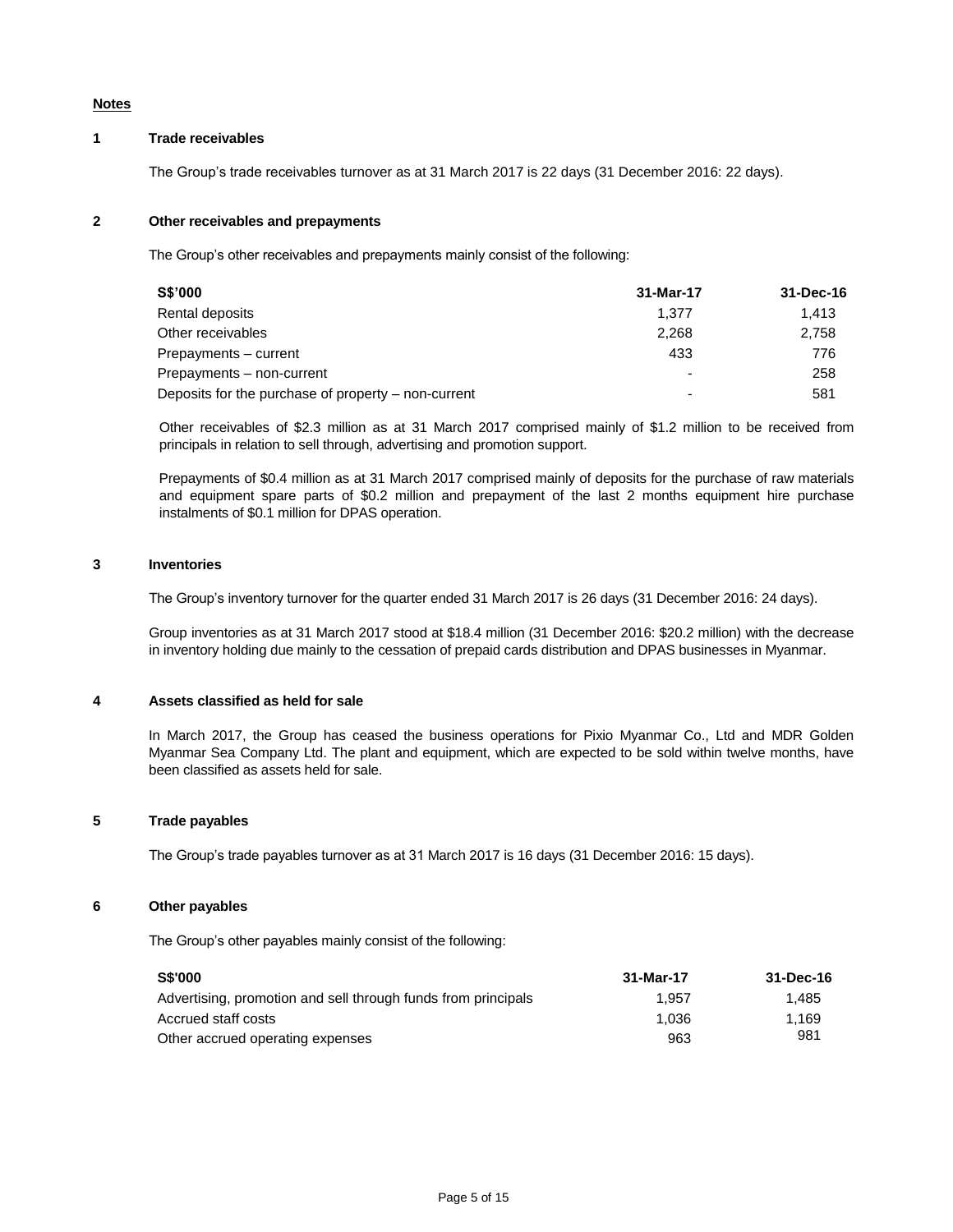# **1(b)(ii) Aggregate amount of Group's borrowings and debt securities**

# **Amount repayable in one year or less, or on demand**

| As at 31-Mar-17     |                       | As at 31-Dec-16     |                       |
|---------------------|-----------------------|---------------------|-----------------------|
| Secured<br>(\$'000) | Unsecured<br>(\$'000) | Secured<br>'\$'000) | Unsecured<br>(\$'000) |
| 943                 | -                     | 570                 | -                     |

# **Amount repayable after one year**

|                            | As at 31-Mar-17       |                     | As at 31-Dec-16       |
|----------------------------|-----------------------|---------------------|-----------------------|
| <b>Secured</b><br>(\$'000) | Unsecured<br>(\$'000) | Secured<br>(\$'000) | Unsecured<br>(\$'000) |
| 6.089                      | -                     | 991                 | -                     |

# **Details of collateral**

The secured borrowings comprise of outstanding finance lease of \$1.4 million on certain motor vehicles and machinery, and bank loans of \$5.6 million secured against fixed deposits and an open legal mortgage over a commercial property in Malaysia.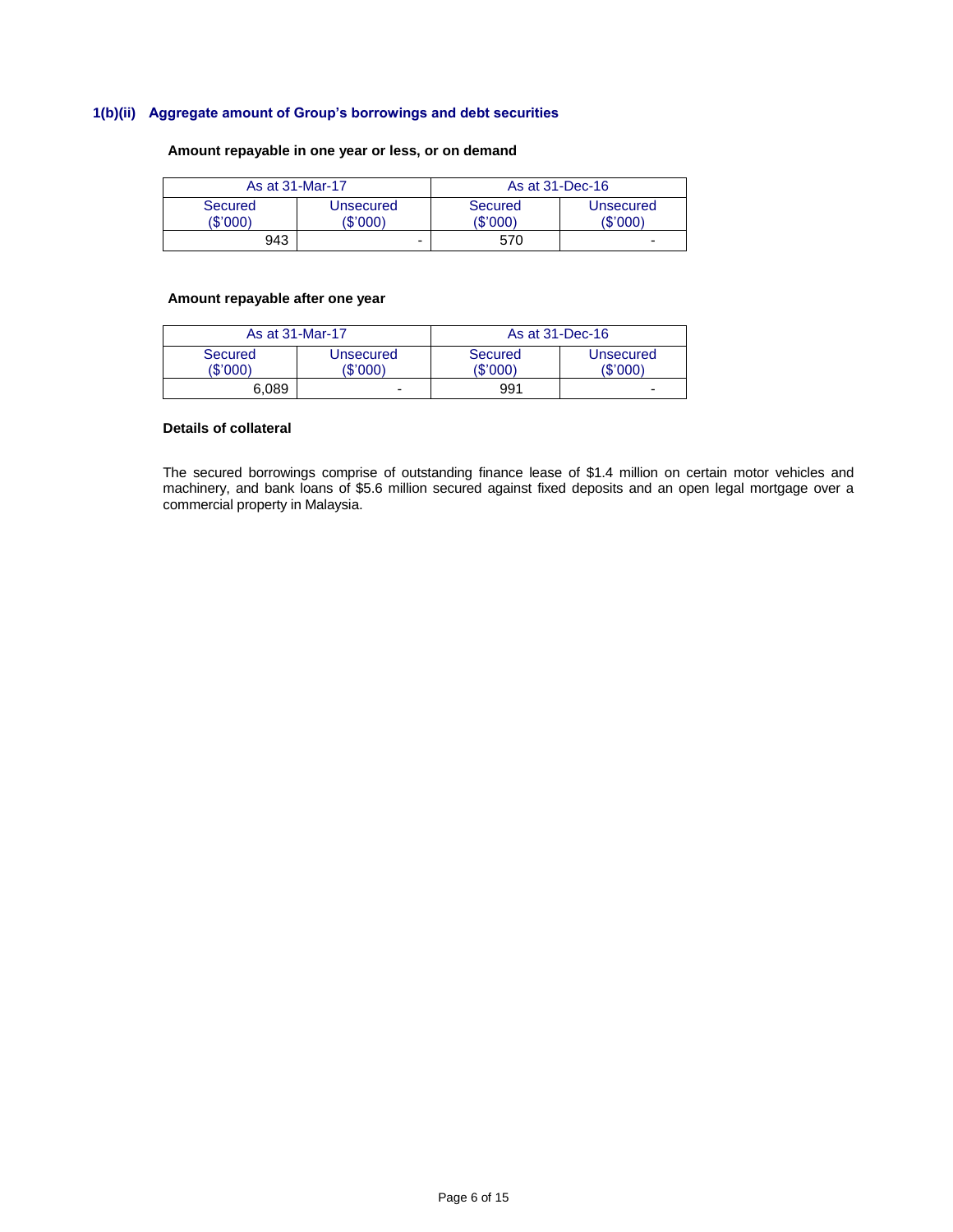# **1(c) A statement of cash flows (for the Group), together with a comparative statement for the corresponding period of the immediately preceding financial year**

| In S\$'000                                               | 1Q-17    | $1Q-16$  |
|----------------------------------------------------------|----------|----------|
| <b>Operating activities</b>                              |          |          |
| Profit before income tax                                 | 21       | 182      |
| Adjustments for:                                         |          |          |
| Depreciation expense                                     | 383      | 387      |
| Interest expense                                         | 24       | 19       |
| Interest income                                          | (32)     | (46)     |
| Allowance for doubtful trade receivables                 | 81       |          |
| (Gain) Loss on disposal of plant and equipment           | (67)     | 4        |
| Plant and equipment written off                          | 56       | 57       |
| Provision for closure costs                              | 198      |          |
| Allowance for inventories                                | 102      | 126      |
| Net foreign exchange loss                                | 84       | 190      |
| Operating cash flows before movements in working capital | 850      | 919      |
| Trade receivables                                        | 5,995    | 925      |
| Other receivables and prepayments                        | 405      | (120)    |
| Inventories                                              | 1,699    | (4, 732) |
| Trade payables                                           | (4,205)  | 4,712    |
| Other payables                                           | (23)     | (1, 116) |
| Cash generated from operations                           | 4,720    | 588      |
| Interest received                                        | 32       | 46       |
| Income tax refund                                        | 375      | 206      |
| Net cash generated from operating activities             | 5,128    | 840      |
| <b>Investing activities</b>                              |          |          |
| Proceeds from disposal of plant and equipment            | 394      | 9        |
| Purchase of plant and equipment                          | (5, 775) | (135)    |
| Net cash used in investing activities                    | (5,381)  | (126)    |
| <b>Financing activities</b>                              |          |          |
| Interest paid                                            | (24)     | (19)     |
| Repayment of obligations under finance leases            | (140)    | (104)    |
| Cash pledged                                             | (1,400)  |          |
| Repayment of bank borrowings                             | (44)     |          |
| Proceeds from bank borrowings                            | 5,684    |          |
| Net cash generated from (used in) financing activities   | 4,076    | (123)    |
|                                                          |          |          |
| Net increase in cash and cash equivalents                | 3,823    | 591      |
| Cash and cash equivalents at beginning of period         | 30,778   | 30,809   |
| Cash and cash equivalents at end of period (Note A)      | 34,601   | 31,400   |

# **Note**

# **A. Cash and cash equivalent at end of period comprise of:**

| In S\$'000                | $10-17$ | $10 - 16$ |
|---------------------------|---------|-----------|
| Cash                      | 36.039  | 31.441    |
| Less: Cash pledged        | (1,438) | (41)      |
| Cash and cash equivalents | 34.601  | 31.400    |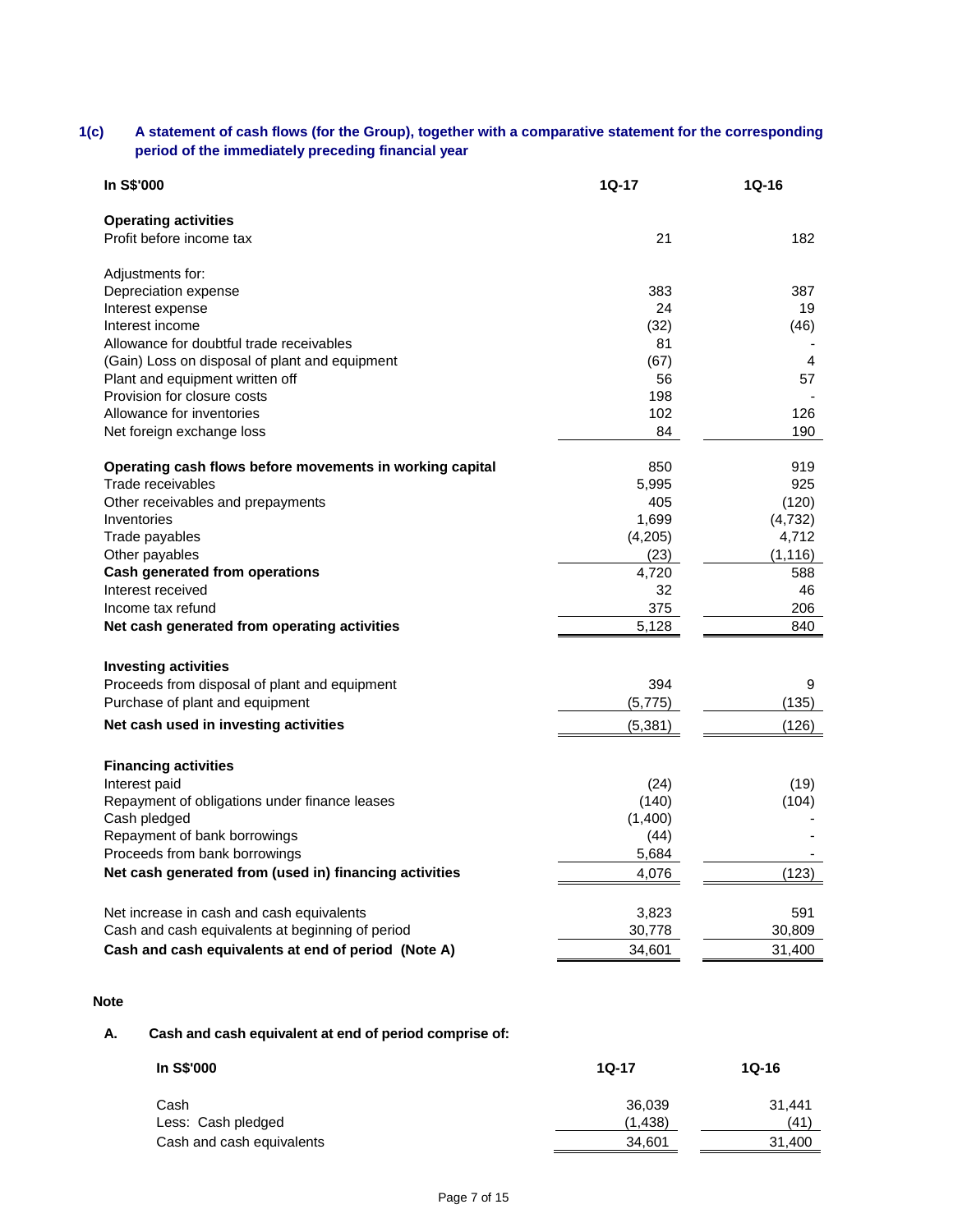**1(d)(i) A statement (for the issuer and Group) showing either (i) all changes in equity or (ii) changes in equity other than those arising from capitalisation issues and distributions to shareholders, together with a comparative statement for the corresponding period of the immediately preceding financial year**

|                                                         |              |         | <b>Share</b> | <b>Currency</b> |                    | <b>Attributable</b> |                 |        |
|---------------------------------------------------------|--------------|---------|--------------|-----------------|--------------------|---------------------|-----------------|--------|
|                                                         | <b>Share</b> | Capital | options      | translation     | <b>Accumulated</b> | to equity           | Non-controlling |        |
| In S\$'000                                              | capital      | reserve | reserve      | reserve         | losses             | the Company         | interests       | Total  |
| Group                                                   |              |         |              |                 |                    |                     |                 |        |
| Balance as at 1 January 2017                            | 153,652      | (859)   | 311          | (825)           | (87, 933)          | 64,346              | (1,706)         | 62,640 |
| Total comprehensive income (loss) for the period        |              |         |              |                 |                    |                     |                 |        |
| Profit (Loss) for the period                            |              |         |              |                 | 188                | 188                 | (201)           | (13)   |
| Other comprehensive (loss) income for the period        |              |         |              | (73)            |                    | (73)                | 33              | (40)   |
| <b>Total</b>                                            |              |         |              | (73)            | 188                | 115                 | (168)           | (53)   |
| Transactions with owners, recognised directly in equity |              |         |              |                 |                    |                     |                 |        |
| Transfer between reserves upon expiry of share options  |              |         | (21)         |                 | 21                 |                     |                 |        |
| Total                                                   |              |         | (21)         |                 | 21                 |                     |                 |        |
| Balance as at 31 March 2017                             | 153,652      | (859)   | 290          | (898)           | (87, 724)          | 64,461              | (1,874)         | 62,587 |
| Balance as at 1 January 2016                            | 153,652      | (859)   | 316          | (672)           | (89, 878)          | 62,559              | (1,828)         | 60,731 |
| Total comprehensive income (loss) for the period        |              |         |              |                 |                    |                     |                 |        |
| (Loss) Profit for the period                            |              |         |              |                 | (169)              | (169)               | 262             | 93     |
| Other comprehensive income for the period               |              |         |              | 162             |                    | 162                 | 42              | 204    |
| Total                                                   |              |         |              | 162             | (169)              | (7)                 | 304             | 297    |
| Transactions with owners, recognised directly in equity |              |         |              |                 |                    |                     |                 |        |
| Transfer between reserves upon expiry of share options  |              |         | (5)          |                 | 5                  |                     |                 |        |
| Total                                                   |              |         | (5)          |                 | 5                  |                     |                 |        |
| Balance as at 31 March 2016                             | 153,652      | (859)   | 311          | (510)           | (90, 042)          | 62,552              | (1,524)         | 61,028 |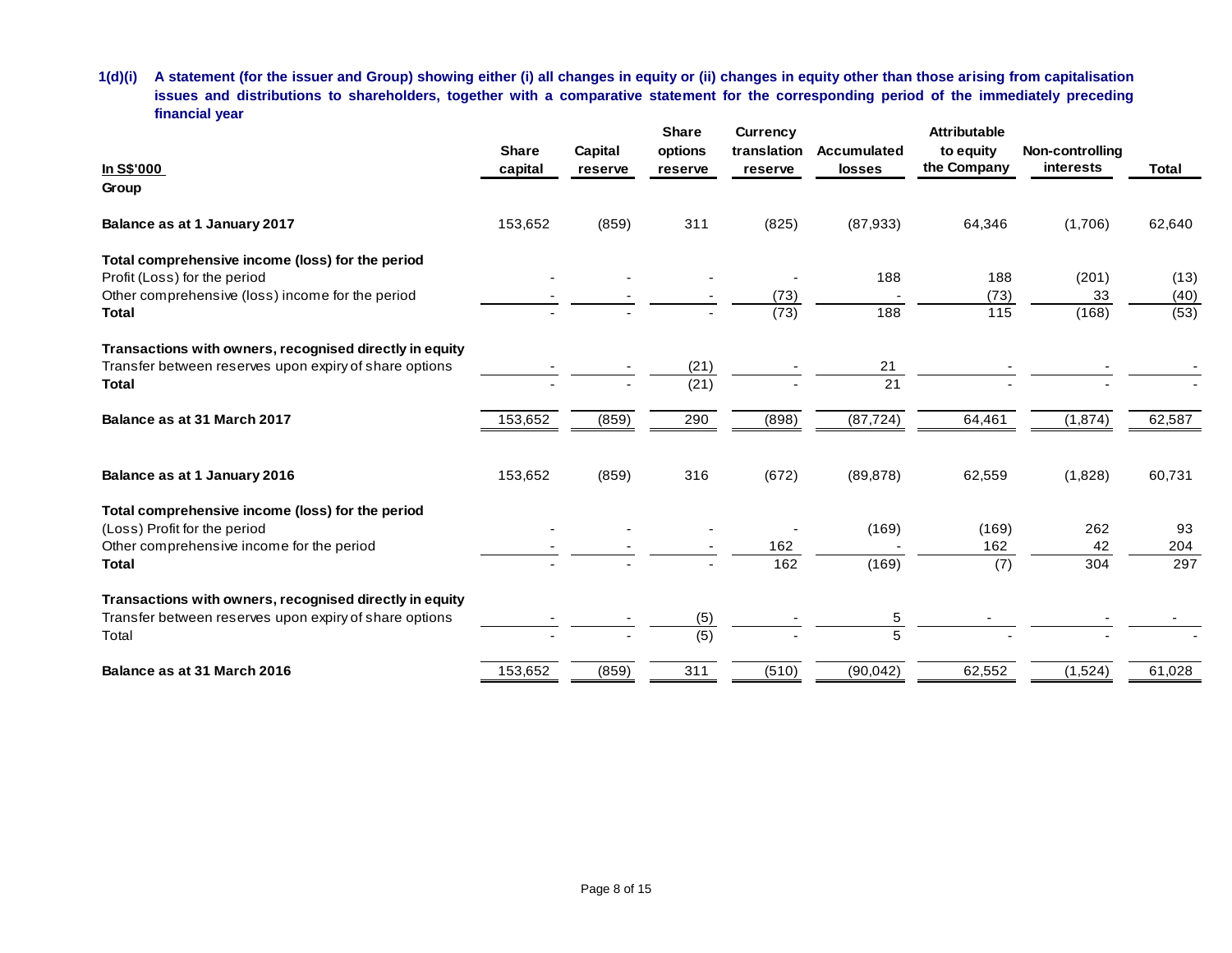|                                                                                                                                   | <b>Share</b> | Capital | <b>Share</b><br>options | Accumulated |        |
|-----------------------------------------------------------------------------------------------------------------------------------|--------------|---------|-------------------------|-------------|--------|
| <u>In S\$'000</u><br>Company                                                                                                      | capital      | reserve | reserve                 | losses      | Total  |
| Balance as at 1 January 2017                                                                                                      | 153,652      | 22      | 311                     | (94, 872)   | 59,113 |
| Loss for the period, representing total comprehensive loss for the period                                                         |              |         |                         | (485)       | (485)  |
| Transactions with owners, recognised directly in equity<br>Transfer between reserves upon expiry of share options<br><b>Total</b> |              |         | (21)<br>(21)            | 21<br>21    |        |
| Balance as at 31 March 2017                                                                                                       | 153,652      | 22      | 290                     | (95, 336)   | 58,628 |
| Balance as at 1 January 2016                                                                                                      | 153,652      | 22      | 316                     | (95, 185)   | 58,805 |
| Loss for the period, representing total comprehensive loss for the period                                                         |              |         |                         | (529)       | (529)  |
| Transactions with owners, recognised directly in equity<br>Transfer between reserves upon expiry of share options<br><b>Total</b> |              |         | (5)<br>(5)              | 5<br>5      |        |
| Balance as at 31 March 2016                                                                                                       | 153,652      | 22      | 311                     | (95, 709)   | 58,276 |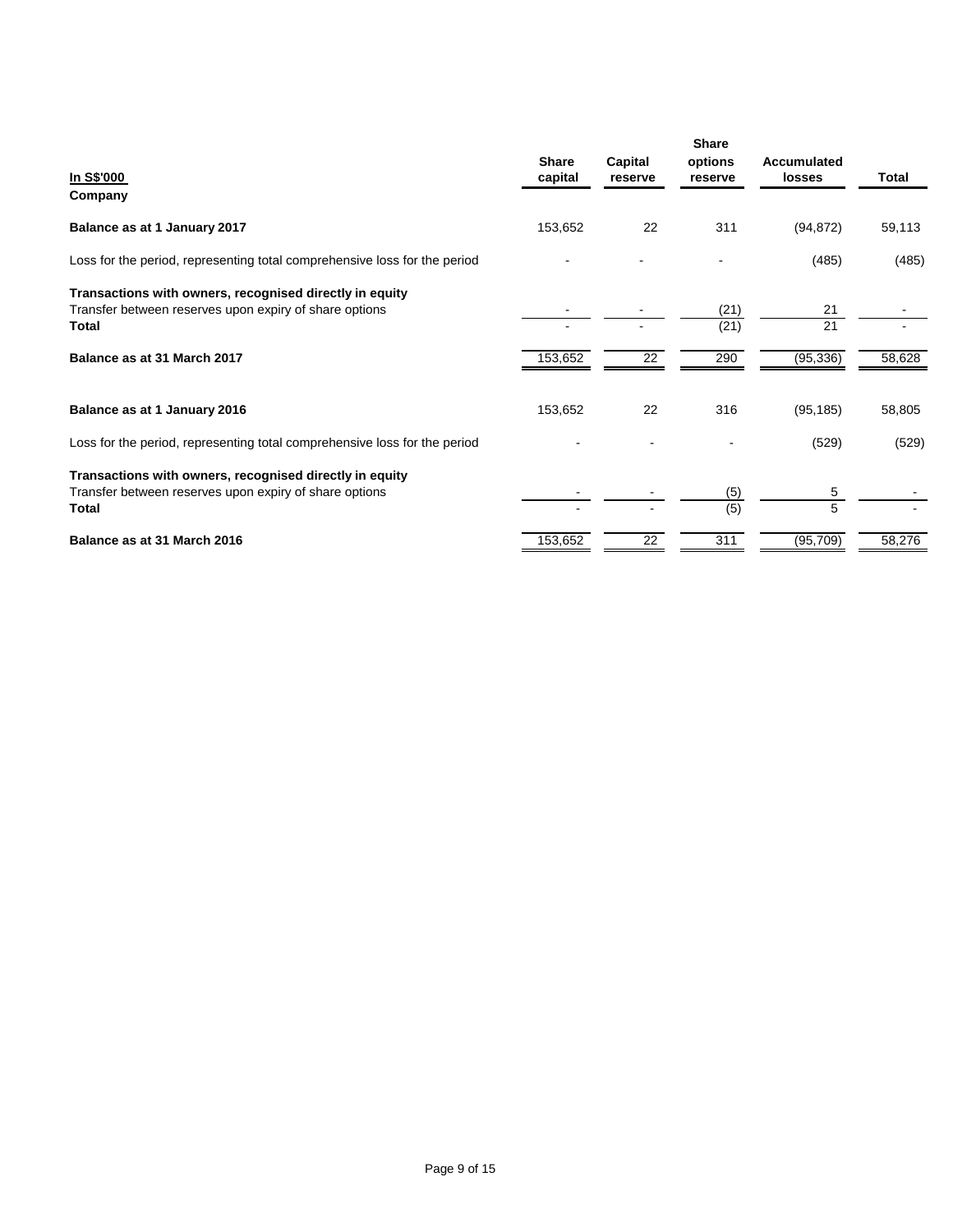**1(d)(ii) Details of any changes in the Company's share capital arising from rights issue, bonus issue, share buybacks, exercise of share options or warrants, conversion of other issues of equity securities, issue of shares for cash or as consideration for acquisition or for any other purpose since the end of the previous period reported on. State also the number of shares that may be issued on conversion of all the outstanding convertibles as at the end of the current financial period reported on and as at the end of the corresponding period of the immediately preceding financial year**

#### **Issued Share Capital**

There were no movements in the Company's issued share capital for the quarter ended 31 March 2017 and 31 March 2016.

As at 31 March 2017, the Company's issued and paid-up capital was \$153,652,141 (Q1-16: \$153,652,141) divided into 12,528,241,084 (Q1-16: 12,528,241,084) shares.

#### **Share options**

The Company had a share option scheme known as mDR Limited Share Option Scheme 2003 which was approved by members of the Company at the Extraordinary General Meeting held on 13 January 2003. The Scheme expired on 12 January 2013. Upon expiration of the Scheme, no further share option can be granted but the provisions of the Scheme will remain in full force and effect in respect of any share options granted prior to the expiration but not exercised at the time of expiration.

At 31 March 2017, there were 32,605,000 (31 March 2016: 43,485,000) outstanding share options which would entitle the holders to subscribe for a total of 32,605,000 (31 March 2016: 43,485,000) ordinary shares. If exercised, these share options represent approximately 0.26% of the share capital consisting of 12,528,241,084 issued shares at 31 March 2017.

### **1(d)(iii) To show the total number of issued shares excluding treasury shares as at the end of the current financial period and as at the end of the immediately preceding year.**

|                    | <b>Number of ordinary shares</b> |                |  |
|--------------------|----------------------------------|----------------|--|
|                    | 31-Mar-17                        | 31-Dec-16      |  |
| Issued and paid up | 12.528.241.084                   | 12,528,241,084 |  |

**1(d)(iv) A statement showing all sales, transfers, disposal, cancellation and/or use of treasury shares as at the end of the current financial period reported on.**

Not applicable

#### **2. Whether the figures have been audited, or reviewed and in accordance with which standard**

The figures have not been audited or reviewed by the auditors of the Company.

### **3. Where the figures have been audited or reviewed, the auditors' report (including any qualifications or emphasis of matter)**

Not applicable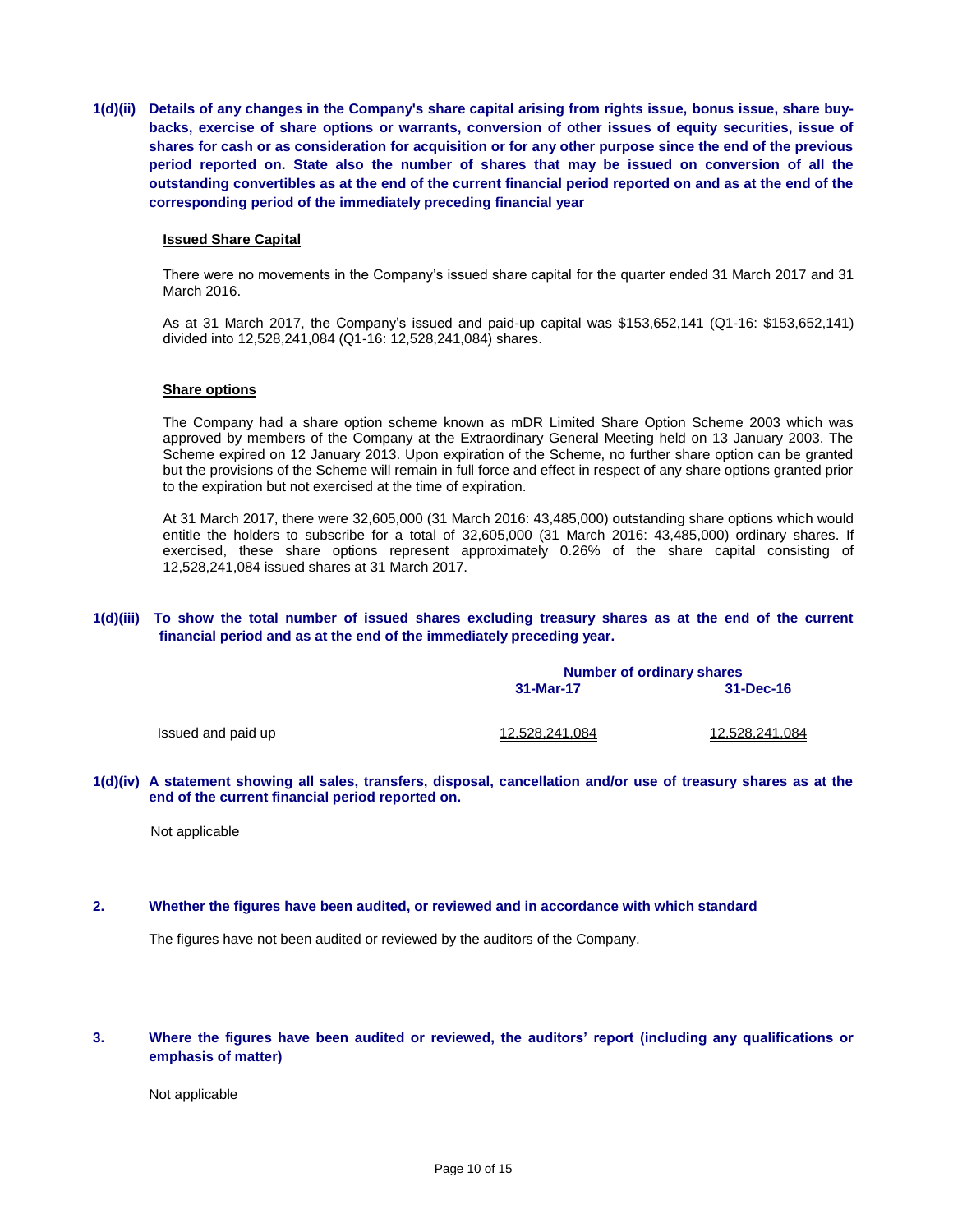# **4. Whether the same accounting policies and methods of computation as in the issuer's most recently audited annual financial statements have been applied**

The Group has applied the same accounting policies and methods of computation in the financial statements for the current financial period as compared with those used in the audited financial statements for the financial year ended 31 December 2016.

# **5. If there are any changes in the accounting policies and methods of computation, including any required by an accounting standard, what has changed, as well as the reasons for, and the effect of, the change**

The Group has adopted all the new and revised Singapore Financial Reporting Standards ("FRS") for accounting periods beginning 1 January 2017, where applicable.

The adoption of new / revised FRS and INT FRS does not result in changes to the Group's and the Company's accounting policies and has no material effect on the amounts reported for the current or prior period.

# **6. Earnings per ordinary share of the Group for the current period reported on and the corresponding period of the immediately preceding financial year, after deducting any provision for preference dividends**

| Earnings (Losses) per ordinary share           | $1Q-17$      | 1Q-16        |  |
|------------------------------------------------|--------------|--------------|--|
| (based on consolidated net profit (loss)       | <b>Cents</b> | <b>Cents</b> |  |
| attributable to equity holders of the Company) |              |              |  |
| - Basic                                        | 0.002        | (0.001)      |  |
| - Fully diluted                                | 0.002        | (0.001)      |  |

Basic earnings per ordinary share is computed based on the weighted average number of shares in issue during the period of 12,528,241,084 (1Q-16: 12,528,241,084).

In 1Q-17, fully diluted earnings per ordinary share is computed based on the weighted average number of shares during the period adjusted for the effect of all potential dilutive ordinary shares of 12,528,241,084.

In 1Q-16 and 1Q-17, the share options were antidilutive and hence disregarded in the calculation of diluted earnings (losses) per share.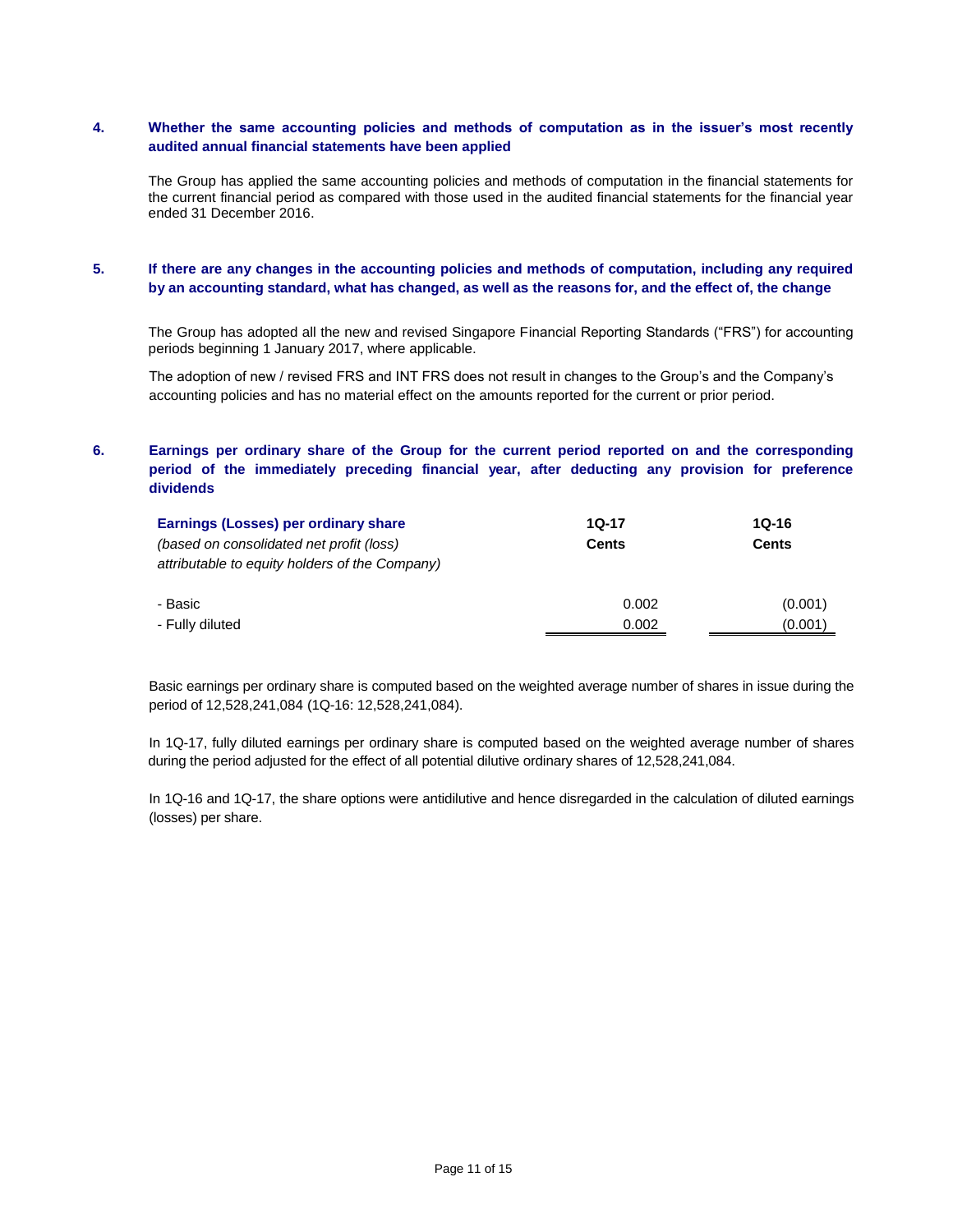# **7. Net asset value (for the issuer and Group) per ordinary share based on issued share capital of the issuer at the end of the (a) current period reported on and (b) immediately preceding financial year**

|                                      |                           | Group                     | Company                   |                           |  |
|--------------------------------------|---------------------------|---------------------------|---------------------------|---------------------------|--|
|                                      | 31-Mar-17<br><b>Cents</b> | 31-Dec-16<br><b>Cents</b> | 31-Mar-17<br><b>Cents</b> | 31-Dec-16<br><b>Cents</b> |  |
| Net Asset Value ("NAV") per<br>share | 0.51                      | 0.51                      | 0.47                      | 0.47                      |  |

The NAV per share as at 31 March 2017 is calculated based on 12,528,241,084 (31 December 2016: 12,528,241,084) ordinary shares.

# **8. A review of the performance of the Group, to the extent necessary for a reasonable understanding of the Group's business. The review must discuss any significant factors that affected the turnover, costs, and earnings of the Group for the current financial period reported on, including (where applicable) seasonal or cyclical factors. It must also discuss any material factors that affected the cash flow, working capital, assets or liabilities of the Group during the current financial period reported on**

#### **Revenue and Profit after income tax**

The Group's revenue decreased by 4% from \$76 million in 1Q-16 to \$72.9 million in 1Q-17, due mainly to the decrease in revenue from DMS business from \$66.8 million to \$63.3 million. The decline in DMS revenue was however mitigated by a 5% increase in AMS revenue from \$7.5 million in 1Q-16 to \$7.9 million in 1Q-17. Despite an 18% decline in AMS repair volume in 1Q17, AMS revenue was higher due mainly to more out-of-warranty repairs.

Gross margins for AMS and DMS businesses remained at 21% and 7% respectively, quarter-on-quarter. Gross margins for DPAS business declined 1% from 28% in 1Q-16 to 27% in 1Q-17, due mainly to the reclassification of plant and machinery depreciation expense to cost of goods sold. Overall the Group's gross profit margin for 1Q-17 remained unchanged at 9%.

With the cessation of business operations for Pixio Myanmar Co.,Ltd and MDR Golden Myanmar Sea Company Ltd in March 2017, the Group recognized an impairment loss of \$56,000 for its plant and equipment, provision for doubtful trade receivables of \$82,000 and provision for closure costs of \$198,000. An allowance of \$306,000 for advances owing from Pixio Myanmar Co., Ltd and MDR Golden Myanmar Sea Company Ltd was provided by the Company.

The Group registered a net loss of \$13,000 for 1Q-17 compared to net profits of \$93,000 in 1Q-16, due mainly to the provision of closure costs of \$198,000.

#### **9. Where a forecast, or a prospect statement, has been previously disclosed to shareholders, any variance between it and the actual results**

Not applicable

# **10. A commentary at the date of the announcement of the competitive conditions of the industry in which the Group operates and any known factors or events that may affect the Group in the next reporting period and the next 12 months**

Despite the muted economic conditions in Singapore and Malaysia, the Group's AMS, DMS and DPAS operations have performed better than expected in 1Q17. Barring unforeseen circumstances, we expect these three business segments to continue to deliver positive results.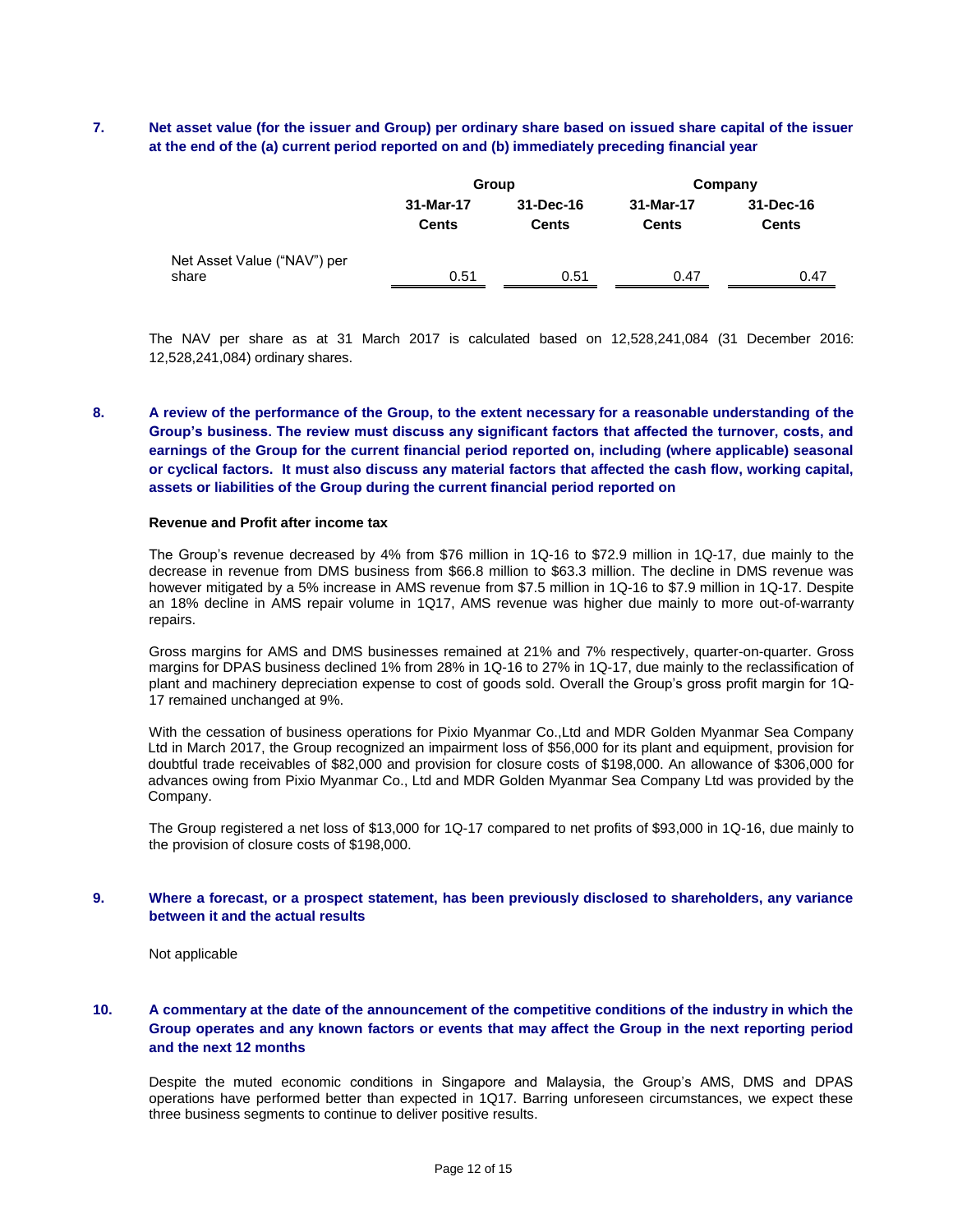Notwithstanding the Group's exit from the Myanmar market, we remain committed to continue to explore new businesses and markets both within and outside of Singapore.

#### **11. Dividend**

### *(a) Current Financial Period Reported On*

Any dividend declared for the current financial period reported on?

None

#### *(b) Corresponding Period of the Immediately Preceding Financial Year*

Any dividend declared for the corresponding period of the immediately preceding financial year?

None

### *(c) Date payable*

Not applicable

# *(d) Books closure date*

Not applicable

#### **12. If no dividend has been declared/recommended, a statement to that effect**

No dividend has been declared or recommended for the period.

#### **13. Interested Person Transactions**

| Name of interested person                         | Aggregate value of all          | Aggregate value of all   |
|---------------------------------------------------|---------------------------------|--------------------------|
|                                                   | interested person transactions  | interested person        |
|                                                   | during the financial year under | transactions conducted   |
|                                                   | review (excluding transactions  | under shareholders'      |
|                                                   | less than \$100,000 and         | mandate pursuant to Rule |
|                                                   | transactions conducted under    | 920 of the SGX Listing   |
|                                                   | shareholders' mandate           | Manual (excluding        |
|                                                   | pursuant to Rule 920 of the     | transactions less than   |
|                                                   | <b>SGX Listing Manual)</b>      | \$100,000)               |
|                                                   | \$'000                          | \$'000                   |
| Pacific Organisation Pte Ltd<br>- Rental expenses | 111                             |                          |
|                                                   |                                 |                          |
|                                                   |                                 |                          |
|                                                   |                                 |                          |

Mr Ong Ghim Choon (Director and Chief Executive Officer of the Company) and his associate own a majority of the shares of Pacific Organisation Pte Ltd.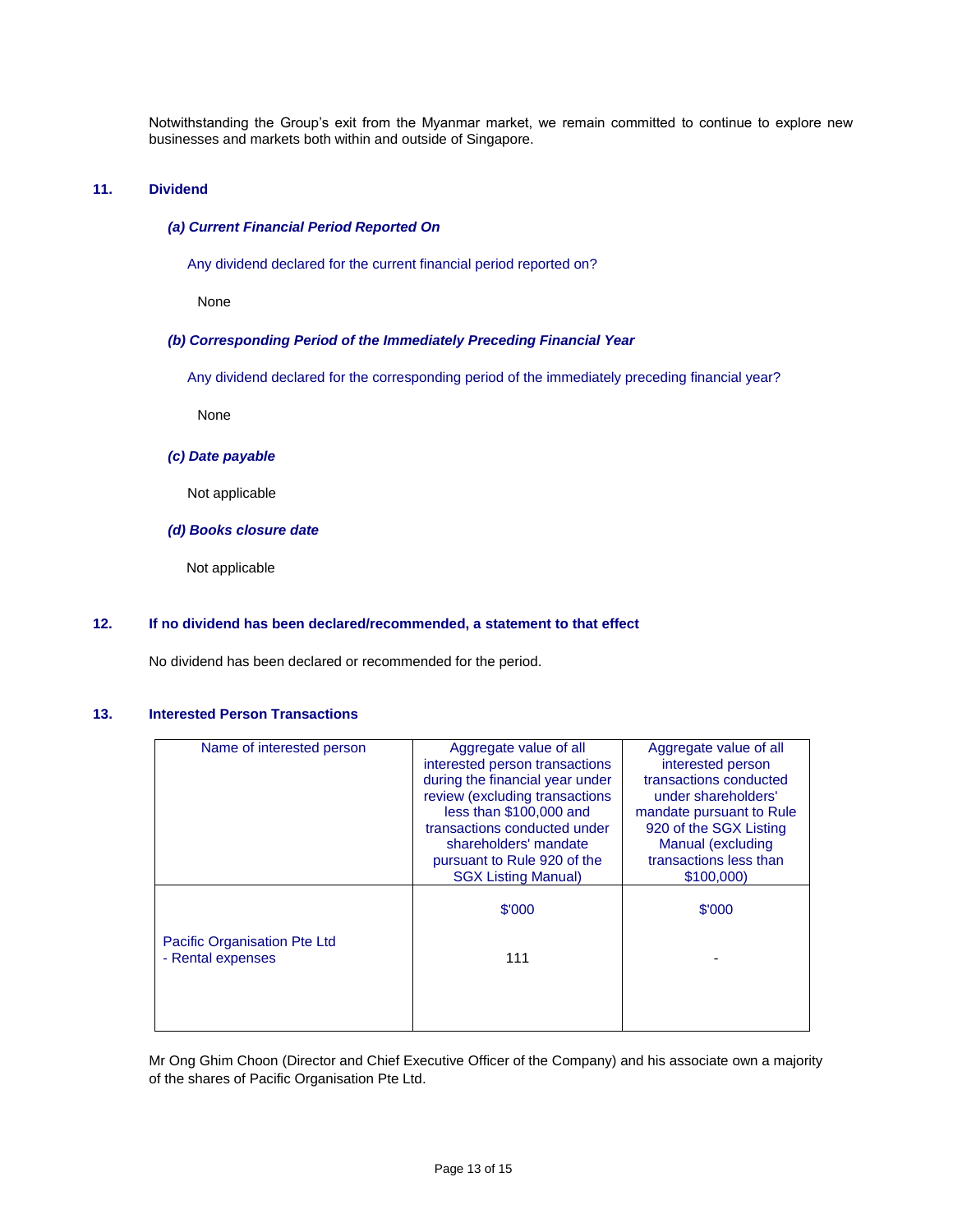# **14. Use of proceeds**

In 1Q-17, the Company did not utilize any proceeds from the conversion of warrants pursuant to the renounceable non-underwritten rights cum warrants issue undertaken by the Company in 2011.

As at 31 March 2017, the balance of proceeds were \$13,912,000.

# **15. Confirmation of Undertakings under Rule 720(1) of the Listing Manual**

The Company has procured undertakings from all its directors and executive officers (in the format set out in Appendix 7.7) under Rule 720(1) of the Mainboard Rules.

# **BY ORDER OF THE BOARD**

**Ong Ghim Choon Chief Executive Officer**

**11 May 2017**